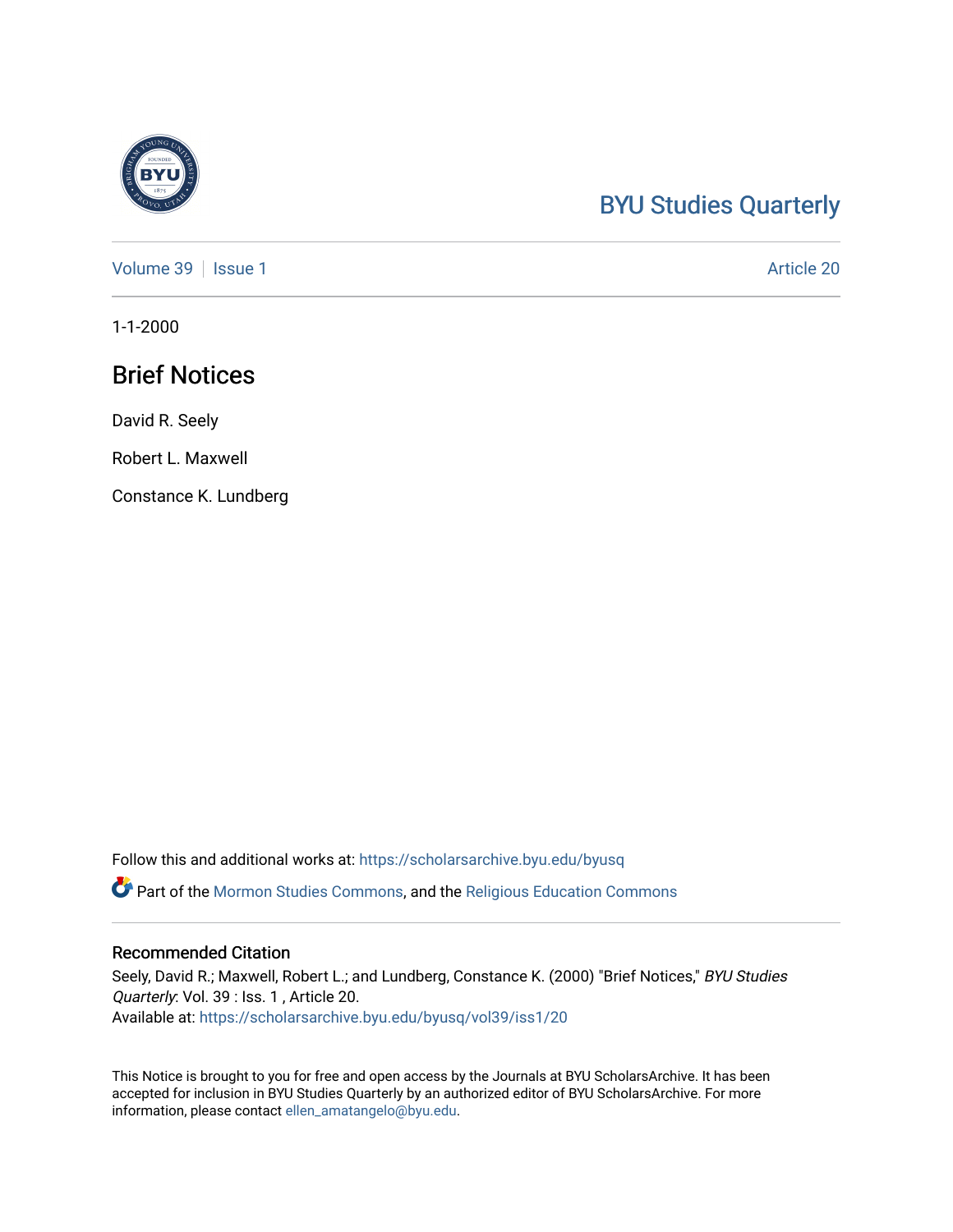From Jerusalem to Zarahemla: Literary to Lehi's journey in the wilderness. For and Historical Studies of the Book of example, through a detailed word study of the pertinent terms used in 1 Nephi, Utah: Religious Studies Center, Brown comes to the surprising conclu-Brigham Young University, 1999) sion that Lehi and his family experienced a "period of servility" (59) in their experi-The ten scholarly studies collected in ence in the wilderness. Such studies raise this volume represent a harvest of almost a very important issue regarding the two decades of close and careful reading proper usage of Hebrew word studies of the Book of Mormon. In these studies, in Book of Mormon scholarship. Some Kent Brown draws on his training and readers may disagree with Brown's conexperience in biblical studies, applying clusions in this study, but then again, they methodologies long used in the reading might not ever read this section in the

plexities of the Book of Mormon record" without being "attempts to finalize what Brown finds are always insightful. The can or cannot be known about a subject"  $(x)$ . They invite us to read the Book of Mormon more closely, and they provide useful models for future scholarly work in

 $(Bookcraft, 1999)$ 

in one volume.  $\qquad \qquad$  tation on the death and resurrection of Gospels. Though not exactly a commen-Book of Mormon will find here new and tary, the volume nevertheless follows the neatly in two—the first half considers the Passion narratives, the second, the Resurtion by treating major subjects only once, referring from the other narratives to the "sojourn," "dwell," and "stay" in relation main discussion. In addition, after an

219

1

# **Brief Notices**

Mormon, by S. Kent Brown (Provo,

of biblical texts to the texts of the Book of same way again. Mormon with surprising and satisfying This collection deserves careful attenresults. He asks questions of the Book of tion. As described by the author, these Mormon and finds that the text often studies "set out the dimensions and comcontains much evidence that has previously been overlooked. The answers

Six of the studies were previously published in various places and appear here significantly revised with updated bibliographies. These include a discussion of Book of Mormon studies Lehi's record; the now-classic study of the  $-$ David R. Seely Exodus pattern in the Book of Mormon; a study of six elements of Alma's conversion story, traceable throughout his sermons; the identification and analysis A Lively Hope: The Suffering, Death, of prophetic lament forms in the words of Resurrection, and Exaltation of Jesus Samuel the Lamanite; an article on Jesus' Christ, by Richard Neitzel Holzapfel visit to the Americas; and a comparison of Moses and Jesus. Readers will appreciate having these articles together A Lively Hope might be called a medi-The four new studies will undoubtedly Christ based on the text of the four<br>lead to further discussion. Readers of the Gospels. Though not exactly a commensometimes unexpected insights about commentary format: the work is divided important issues: the nature of the sacrifices offered by Lehi in the wilderness, why Nephi chose to include Isaiah in his rection narratives. Holzapfel discusses writings, the possible legal aspects of the each Gospel separately but avoids repetiabducted Lamanite daughters in Mosiah 20, and the meaning of the terms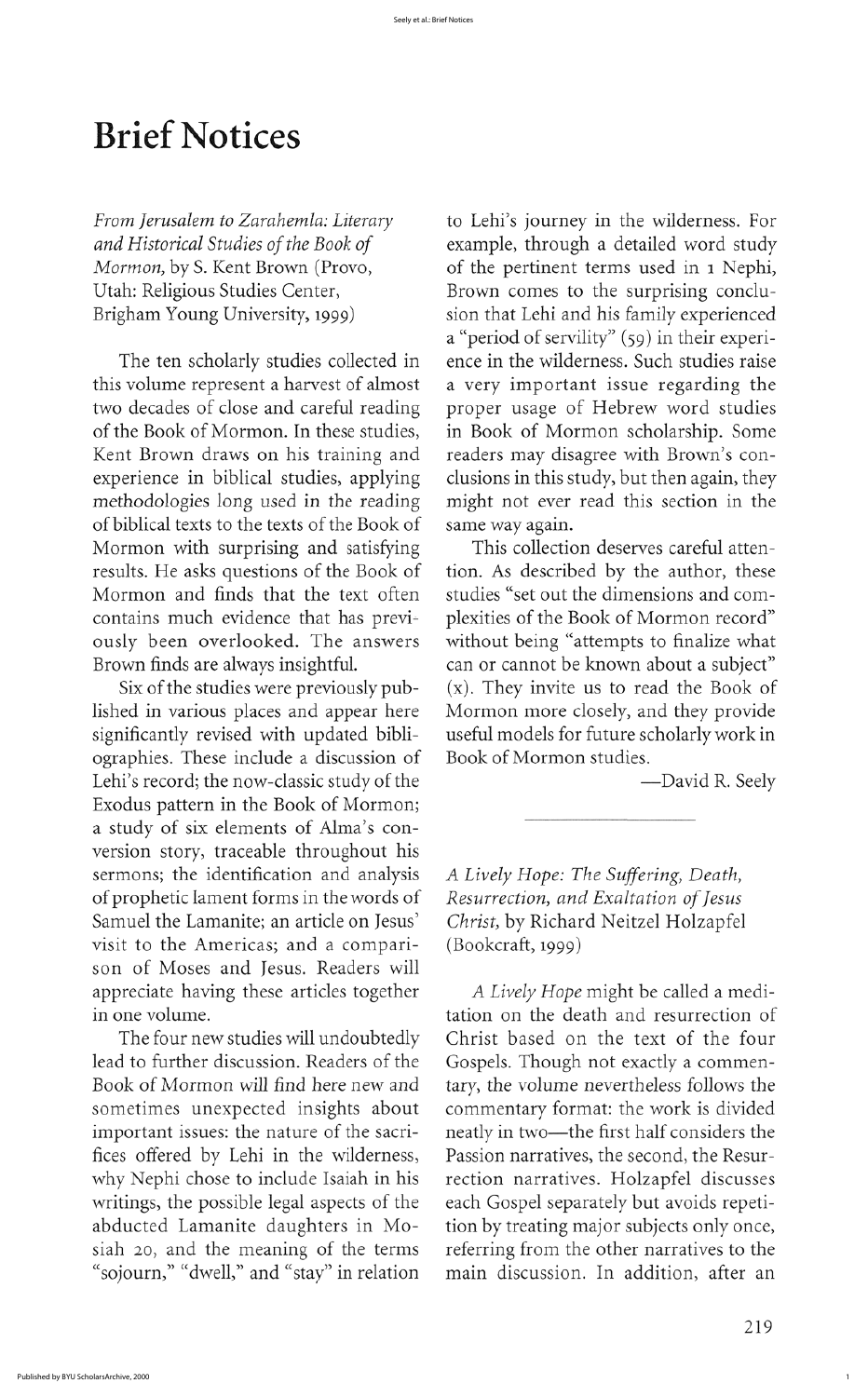eluding only the advocates of unrestrained development. This collection

meaning of his or her conservation ethic the collection a valuable contribution to loss of the farms, streams, or wild spots view development as the prime good. thsemane (133–34).<br>The discussion of the Resurrection resource use. Many of the essays probe resource use. Many of the essays probe tightly woven fabric of Mormon history

ment of Gospel harmonization and can-<br>theless, Holzapfel has written an enjoyonization, Holzapfel, a member of the able and thought-provoking book—one Brigham Young University religion fac-<br>that is to be recommended. ulty, makes an eloquent argument for The Maxwell — Robert L. Maxwell studying and evaluating each gospel on its own merit rather than attempting to harmonize or build a parallel structure therefore, the structure of his book is nei-<br>New Genesis, a Mormon Reader on Land

A notable strength of this book is its pest Williams, William B. Smart, and treatment of the original Greek of the Gibbs Smith (Gibbs Smith, 1998) Gospels. The original language of the text often has bearing on Holzapfel's under-<br>Standing of the scripture. He is also often adivisive in the Mountain West Mormon standing of the scripture. He is also often divisive in the Mountain West Mormon<br>sympathetic with modern biblical textual community than environmental consersympathetic with modern biblical textual community than environmental conser-<br>criticism (rather than suspicious of it as is vation. New Genesis, a Mormon Reader on criticism (rather than suspicious of it as is sometimes the case with LDS biblical Land and Community is a collection of<br>scholarship), and he frequently shows essays that represent a wide spectrum scholarship), and he frequently shows essays that represent a wide spectrum<br>how LDS helief and non-LDS biblical of Mormon views on conservation, exhow LDS belief and non-LDS biblical criticism may be compatible or at least not mutually exclusive. For example, he may help to ease tensions among dis-<br>notes that the most reliable early manu-<br>parate stakeholders in Utah's open spaces. scripts of Mark do not include 16:9–20, parate stakeholders in Utah s open spaces.<br>and therefore current scholarship gener-<br>details and therefore current scholarship generally does not accept these verses as part of  $\frac{1}{2}$  is autobiographical: in most, the author ally does not accept these verses as part of sets out to tell or illustrate the roots and the text. However, he points out that such a conclusion should not *per se* cause difficulties with Latter-day Saints, who believe Many of the stories are grounded in family history and experience, making the Bible to be the word of God only as far the collection a valueble contribution to as it is translated correctly, leaving open<br>the possibility of incorrect transmission<br>of the text (170). He is also not afraid to<br>Mormon paranoia about federal interchallenge accepted beliefs, as when he<br>debates the claim that the trial of Jesus<br>in an unwillingness to control growth debates the claim that the trial of jesus in an unwillingness to control growth was illegal (44–45). was illegal (44-45).<br>Holzapfel is known for his books of ent. Other authors recount the gradual<br>photographs of Church history sites. loss of the farms streams or wild spots While A Lively Hope has only one illustra- of their youth. tion, the text itself contains wonderfully The Mormon tent shelters both those visual descriptions of the geography of who love the land for itself and those who the Holy Land. Particularly noteworthy view development as the prime good. is the description of Christ's route to However, advocates of conservation have<br>Gethsemane (133–34).<br>often felt excluded from the dialogue on narratives is the weakest section, with the pain of authors who unravel the<br>only a few pages devoted to each Gospel. tightly woven fabric of Mormon history The work is also somewhat marred by and culture, separating the threads of typographical errors and the repetition stewardship and conservation from those of phrases, which may be attributed to of economic growth and development.

introductory summary of the develop- an apparent lack of copyediting. Never-

ther a harmony nor a parallel  $(4-6)$ . and Community, edited by Terry Tem-